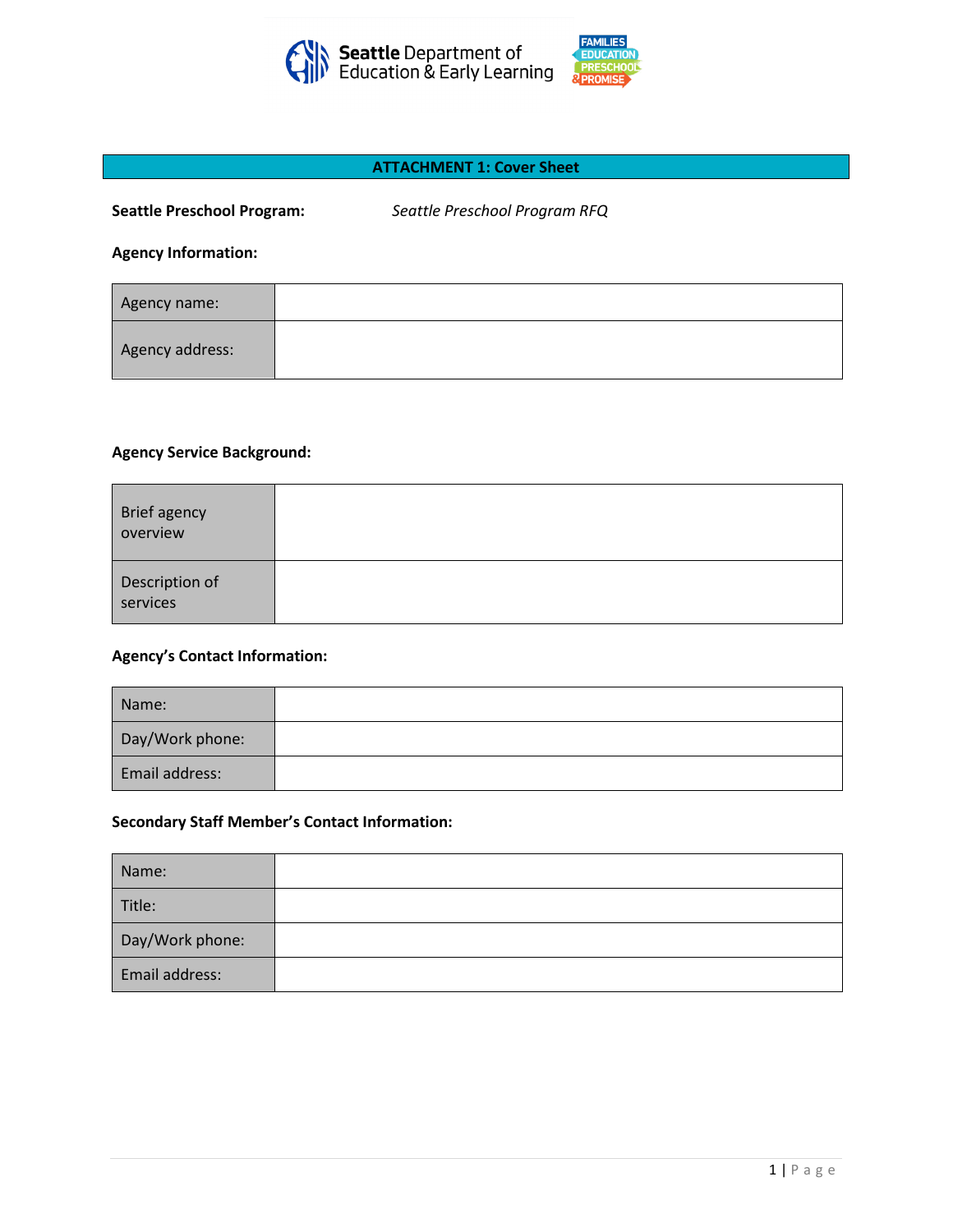



#### **ATTACHMENT 2: Application Narrative**

- The application narrative should describe your services, be approximately no more than 10 pages, single- or double-spaced on 8 ½" x 11" paper, typed or word-processed, size twelve (12) font with 1-inch margins, page-numbered, single- or double-sided and stapled with all other attachments.
- Be specific in your responses and respond only to the required components.
- Suggested page limits are provided for each with a brief description.
- Do not rewrite questions. Clearly label each section utilizing the headings below.

#### **1. Program Overview**

- **2. Experience and Demonstrated Ability**
- **3. Organizational and Administrative Capacity**
- **4. Cultural Competency and Responsiveness (\*If applicant offers dual-language programming, please fill out Attachment 7 separately)**
- **5. Planning for Challenges (\*Please address any challenges related to COVID19 separately in Attachment 6)**

#### **ATTACHMENT 3: Site Information**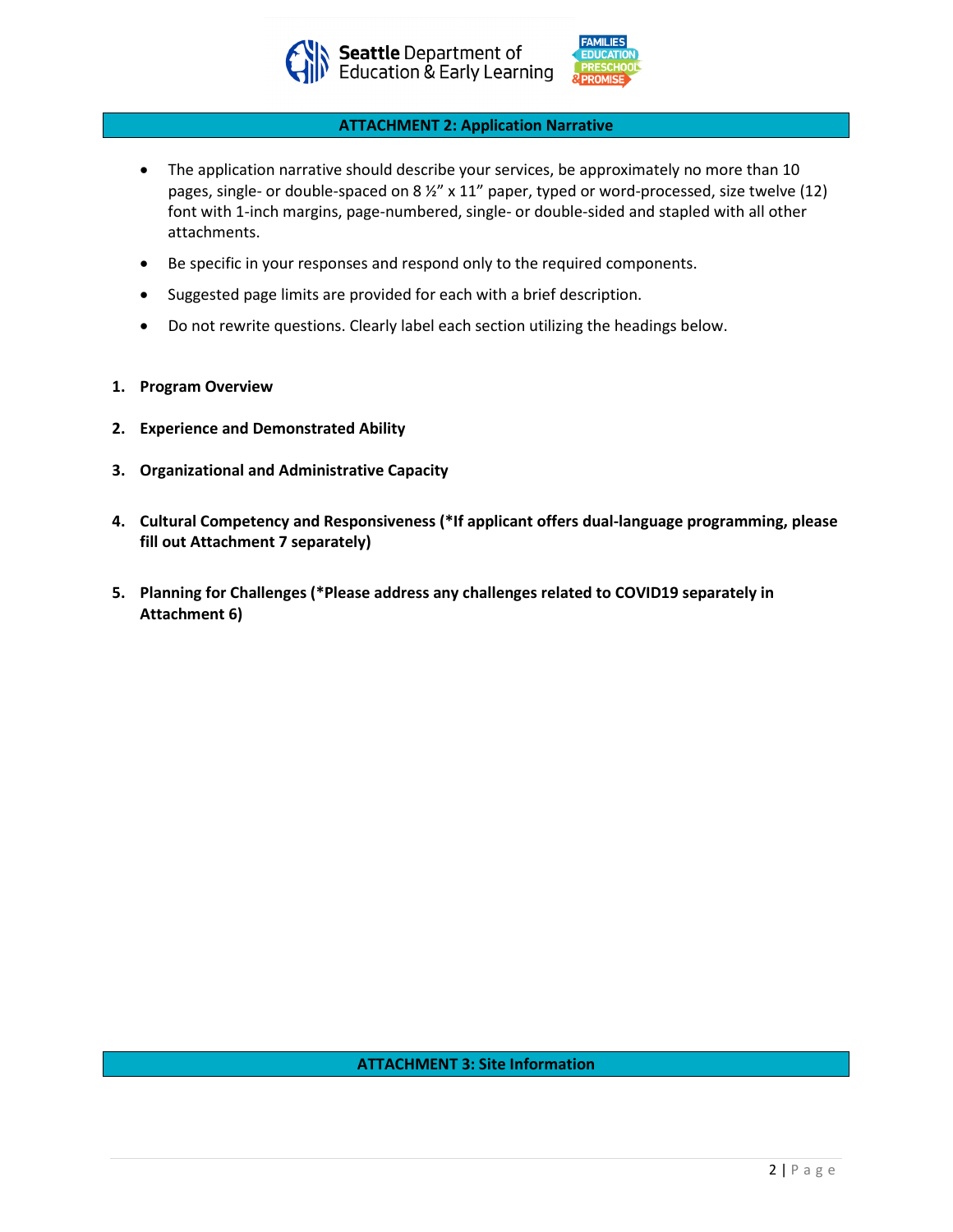



## **Please complete one form for each site.**

| <b>Site Information</b> |  |  |
|-------------------------|--|--|
| Site Name               |  |  |
| Site Address            |  |  |
| City and Zip Code       |  |  |
| Site Phone Number       |  |  |

#### **Staff Information**

| Site Director                                                                                              |  |
|------------------------------------------------------------------------------------------------------------|--|
| Site Director Phone Number                                                                                 |  |
| Site Director Email Address                                                                                |  |
| Site Director highest level of education.<br>Include highest degree, major, and number of<br>ECE credits.  |  |
| Site Supervisor (if different from Site Director)                                                          |  |
| Site Supervisor highest level of education.<br>Include highest degree, major and number of<br>ECE credits. |  |

## **Extended Day Information**

| Is extended child care available at this site<br>from $7$ AM - 6 PM?                                                                                                                                |  |
|-----------------------------------------------------------------------------------------------------------------------------------------------------------------------------------------------------|--|
| If extended day care is available at this site, do<br>you require families to participate?                                                                                                          |  |
| If extended day care is available, what does it<br>cost? Please enter approximate cost and<br>frequency of payment (for example, per<br>"month," "day," or "hour").                                 |  |
| If extended day care is not available at this<br>site, does this site have a partnership with<br>another agency that can provide care<br>extended child care before and after SPP<br>program hours? |  |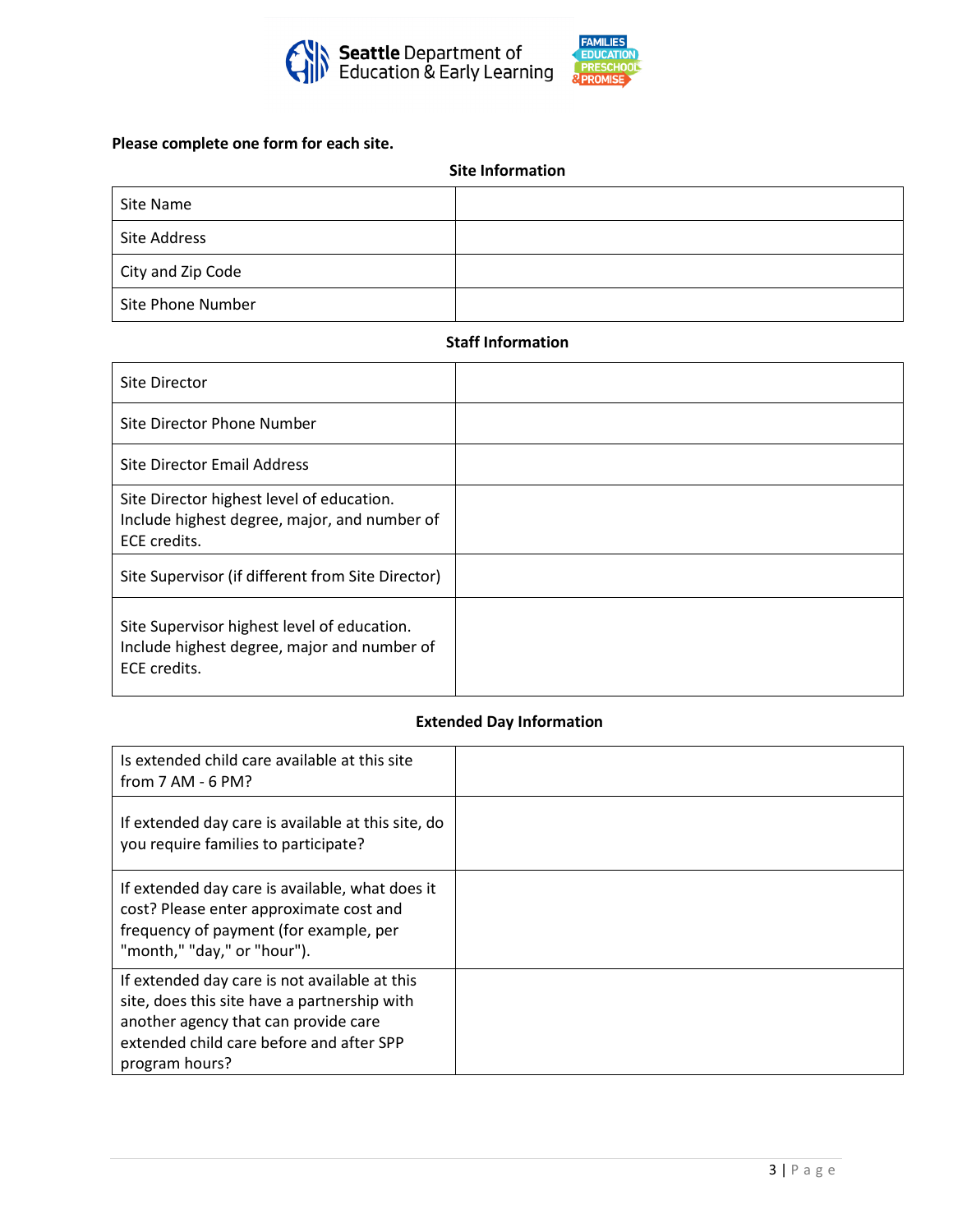



| If yes to previous question, please enter the |
|-----------------------------------------------|
| name and type of provider (Center, Family     |
| Child Care, etc).                             |

## **FACILITY INFORMATION**

| Is this site located in a space owned by Seattle<br>Public Schools? If Yes, then skip the rest of<br>the questions. |  |
|---------------------------------------------------------------------------------------------------------------------|--|
| Does the applicant own or lease the facility?                                                                       |  |
| If the applicant is leasing, who is the owner of<br>the facility?                                                   |  |
| If the applicant is leasing, what is the length of<br>the lease?                                                    |  |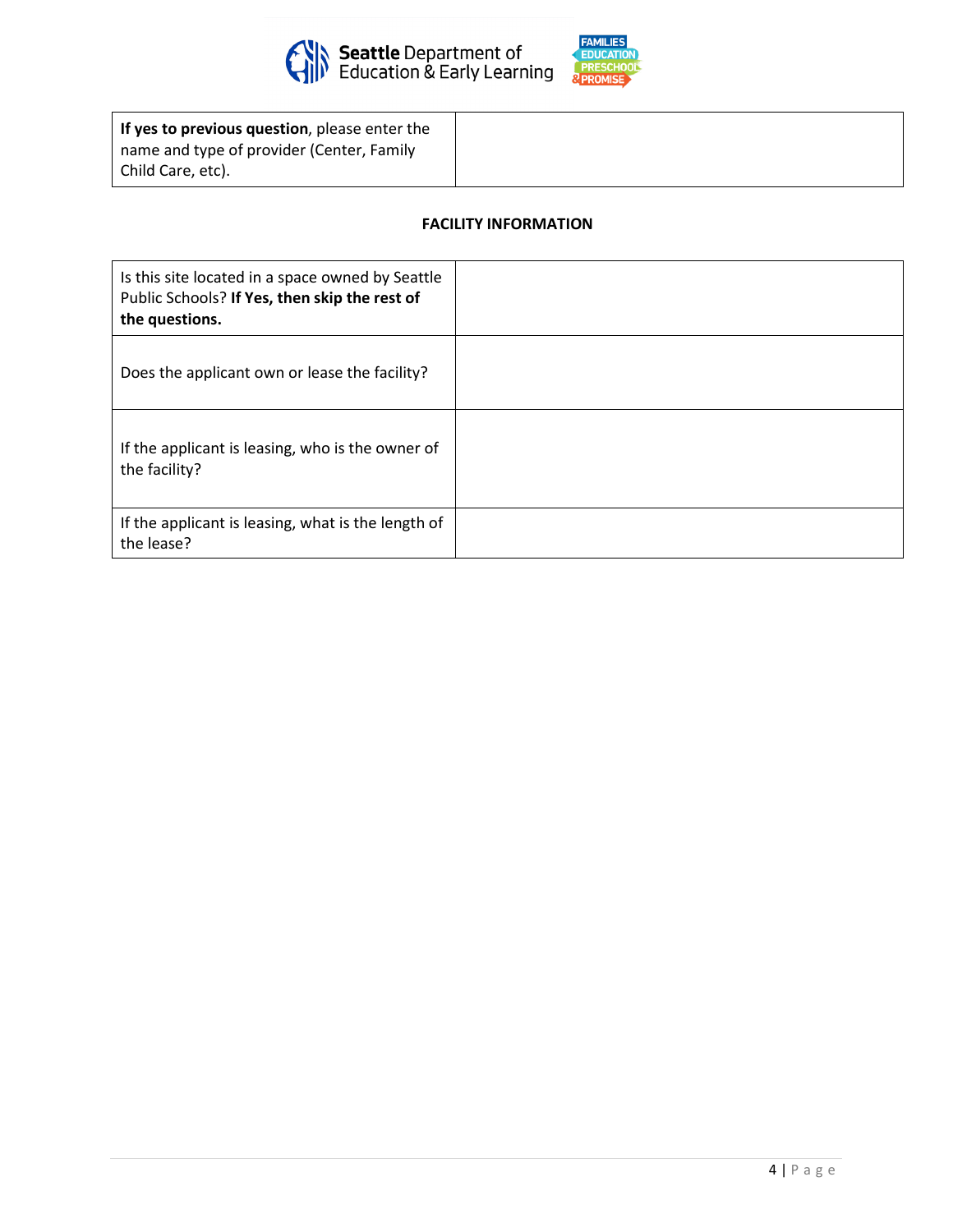



## **ATTACHMENT 4: Classroom Information**

#### **Complete one form for each classroom**

#### **General Information**

|   | Classroom name                                                                                                                         |  |
|---|----------------------------------------------------------------------------------------------------------------------------------------|--|
|   | What is the licensed capacity of this classroom?                                                                                       |  |
| 3 | Is this classroom currently operating full-day<br>programming (6 hours or more) or half-day<br>programming (4 hours or fewer) per day? |  |
| 4 | How many children are currently served in this<br>classroom per session?                                                               |  |
|   | On average, how many adults are in this classroom<br>at one time?                                                                      |  |

#### **Classroom Staff Information**

|    | Who is the lead teacher in this classroom? How long<br>has this person worked for this Agency?                                           |  |
|----|------------------------------------------------------------------------------------------------------------------------------------------|--|
| 2  | What is the highest level of education obtained by<br>the lead teacher? Include highest degree, major and<br>number of ECE credits.      |  |
| 3  | Does the lead teacher have a state teaching<br>credential with a P-3 endorsement?                                                        |  |
| 4  | Who is the assistant teacher in this classroom? How<br>long has this person worked for this Agency?                                      |  |
| 5. | What is the highest level of education obtained by<br>the assistant teacher? Include highest degree, major<br>and number of ECE credits. |  |

## **Curriculum and Training Information**

| What curriculum is used in this classroom?      |  |
|-------------------------------------------------|--|
| Is the lead teacher trained in this curriculum? |  |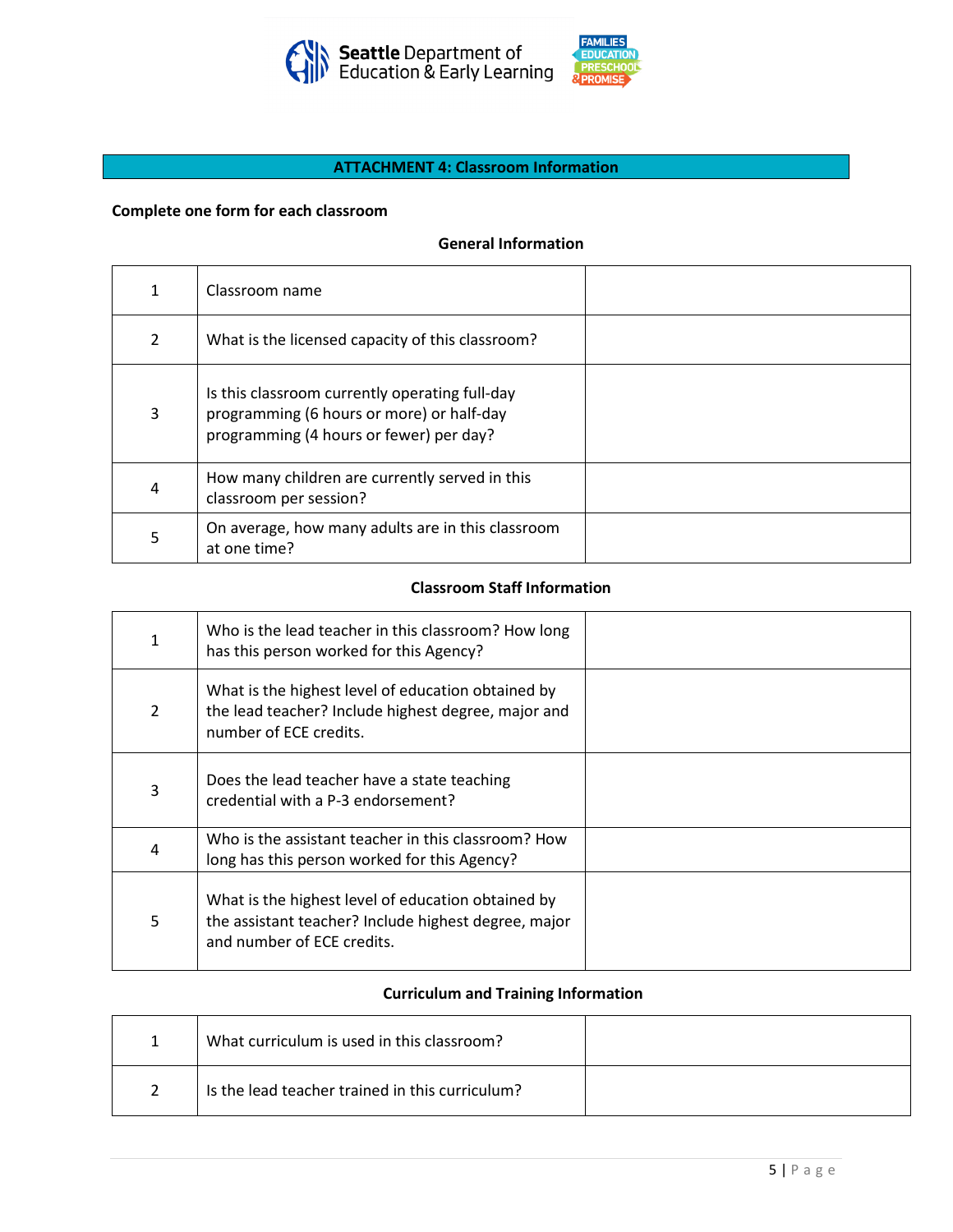



## **ATTACHMENT 5: Labor Harmony**

The City values agencies that work to prevent labor disputes, which may lead to work stoppages or adversely impact the ability of FEPP Levy-funded programs to achieve intended outcomes.

Is your Agency committed to avoiding labor disputes that disrupt services by checking the appropriate box.

☐ Yes ☐ No

If your organization has standard practices and policies that uphold this principle, such as a labor harmony agreement or a collective barging agreement, please attach with your submission as a separate file (Word or PDF).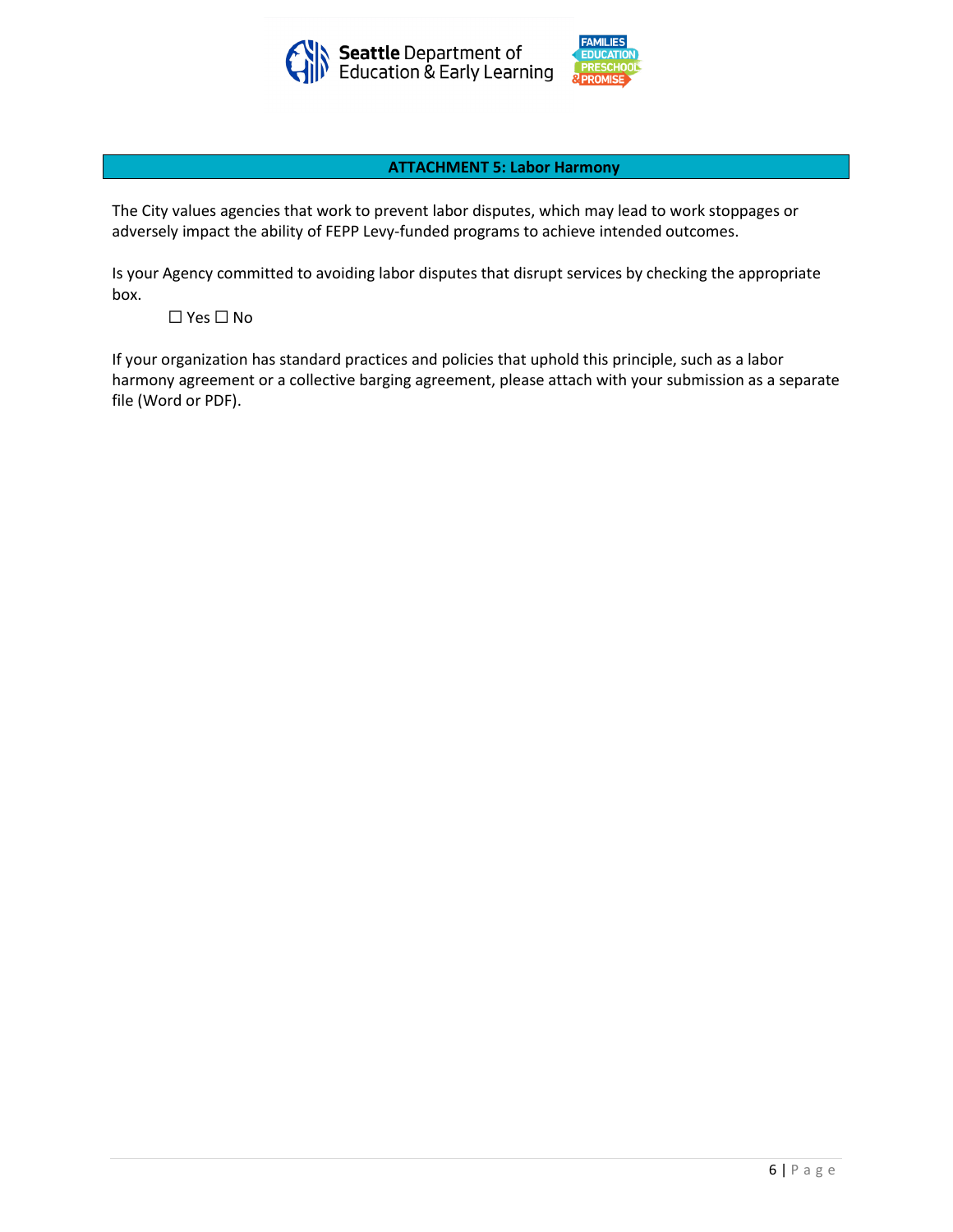



## **ATTACHMENT 6: COVID-19 Addendum**

*The extent and duration of the COVID-19 outbreak remains unknown, and the impacts on our communities and our economy are still being assessed. DEEL is interested in proactively addressing these impacts to the extent possible and is asking applicants to anticipate the potential effects of COVID-19 to their program proposal. Please respond to the following questions to the best of your ability. Responses will not be scored as a part of your application's evaluation.*

In the event that Department of Health (DOH) and/or Public Health guidelines place limits on schools, preschools, and/or child care during the duration of the FEPP levy which expires in 2026, what aspects of your program proposal do you anticipate may be impacted? Please check all that may apply.

- $\square$  Site/facility
- $\square$  Classrooms
- $\Box$  Schedule (e.g. start/end dates, frequency)
- $\square$  Delivery of preschool programming
- $\square$  Staffing
- $\square$  Partnerships
- $\square$  Other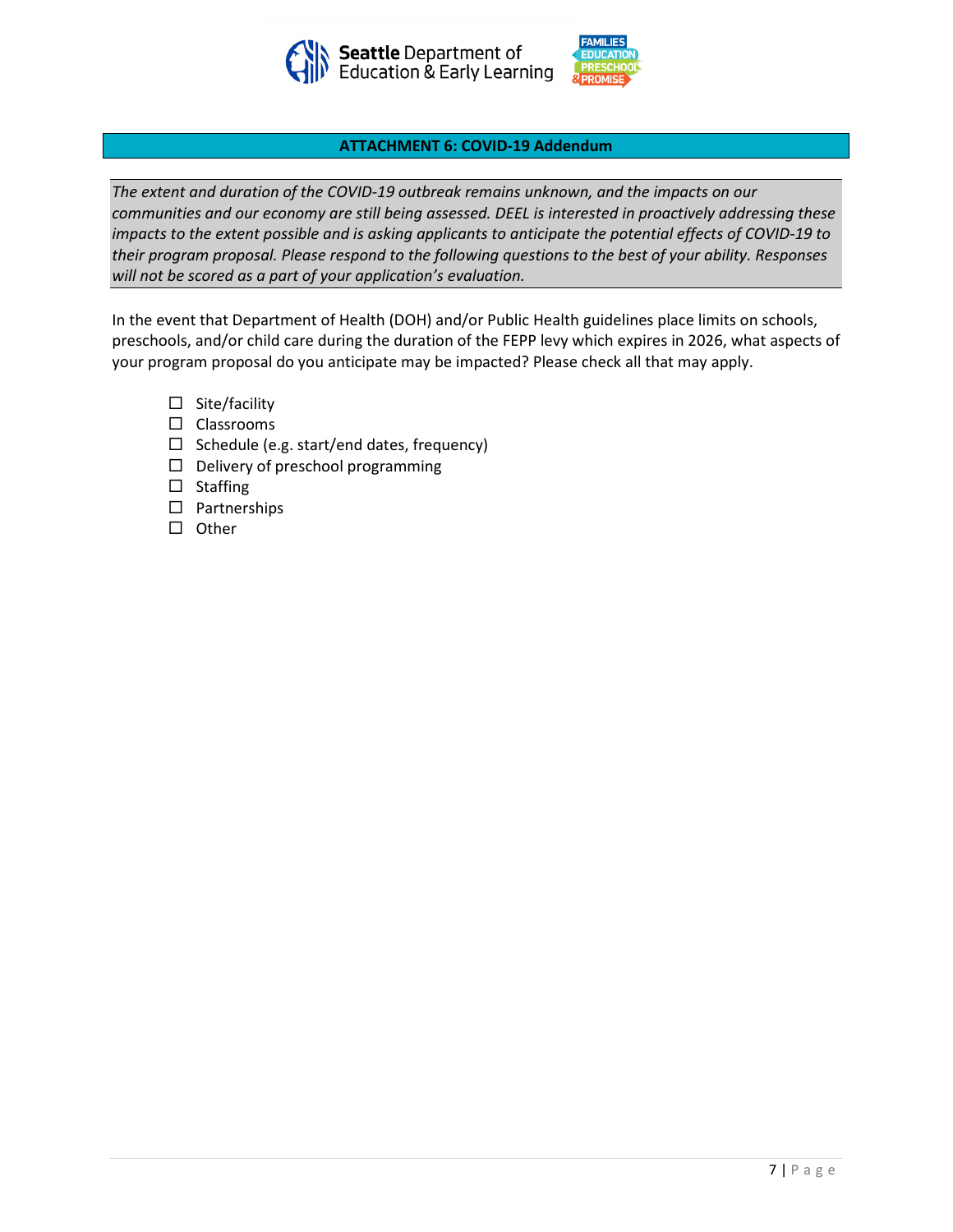



Please provide a brief description (maximum of 500 words) of how the impacted programming/services identified above may be sustained or if they would need to be suspended in the event of unforeseen closures or the inability to provide in-person preschool services.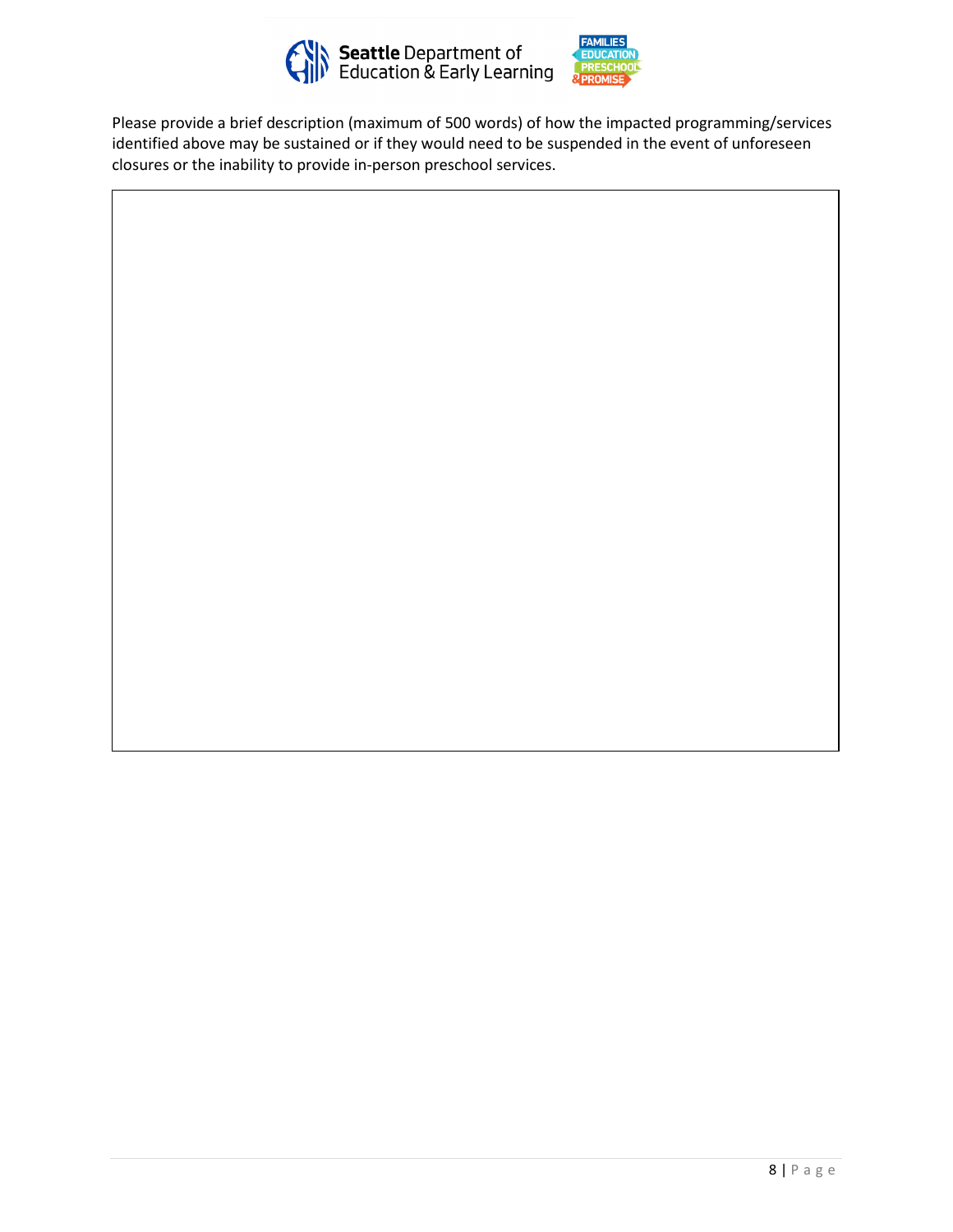



### **ATTACHMENT 7: Dual Language**

**Programs that identify as a dual language program will need to provide information on the key elements listed below about their dual language program**:

**Language Plan:** The language plan should identify the specific languages and cultures of children and families in each classroom. It includes language and literacy goals for the focus language(s) and English, delivery model and frequency of language of instruction (*Soy Bilingüe*). A dual language lesson plan should reflect these components.

| Language(s) of the children:  |  |
|-------------------------------|--|
| Program model:                |  |
| Description of Language Plan: |  |

**Staffing Plan:** Effective dual language education programs require additional teaching and staff characteristics (CAL, 2018). These characteristics are important to consider in recruitment and continued professional development. Teachers in dual language programs, like those in English-focused classrooms, should possess high levels of knowledge relating to early childhood and child development, as well as to curriculum, instructional strategies, and assessment. In addition, dual language teachers (both teachers of the focus language and teachers of English) should have the ability to speak, read, and write in the language(s) they instruct. The agency's hiring practices and teams should be built on teachers' strengths and language abilities to meet the children's needs.

| List of teachers and their          |  |
|-------------------------------------|--|
| languages:                          |  |
| List the dual language              |  |
| professional                        |  |
| development, education,             |  |
| and/or training                     |  |
| (e.g. Soy Bilingue seminars) of     |  |
| the teachers above:                 |  |
| List all staff and their role(s) on |  |
| site that speak a language          |  |
| other than English:                 |  |
| Description of Staffing Plan:       |  |

**Environment:** Classroom environments should reflect the languages and cultures of the students and make ties to the language plan. Examples include visual cues, labeling/labels, materials, music, and books in the languages of the children and incorporated in the lesson.